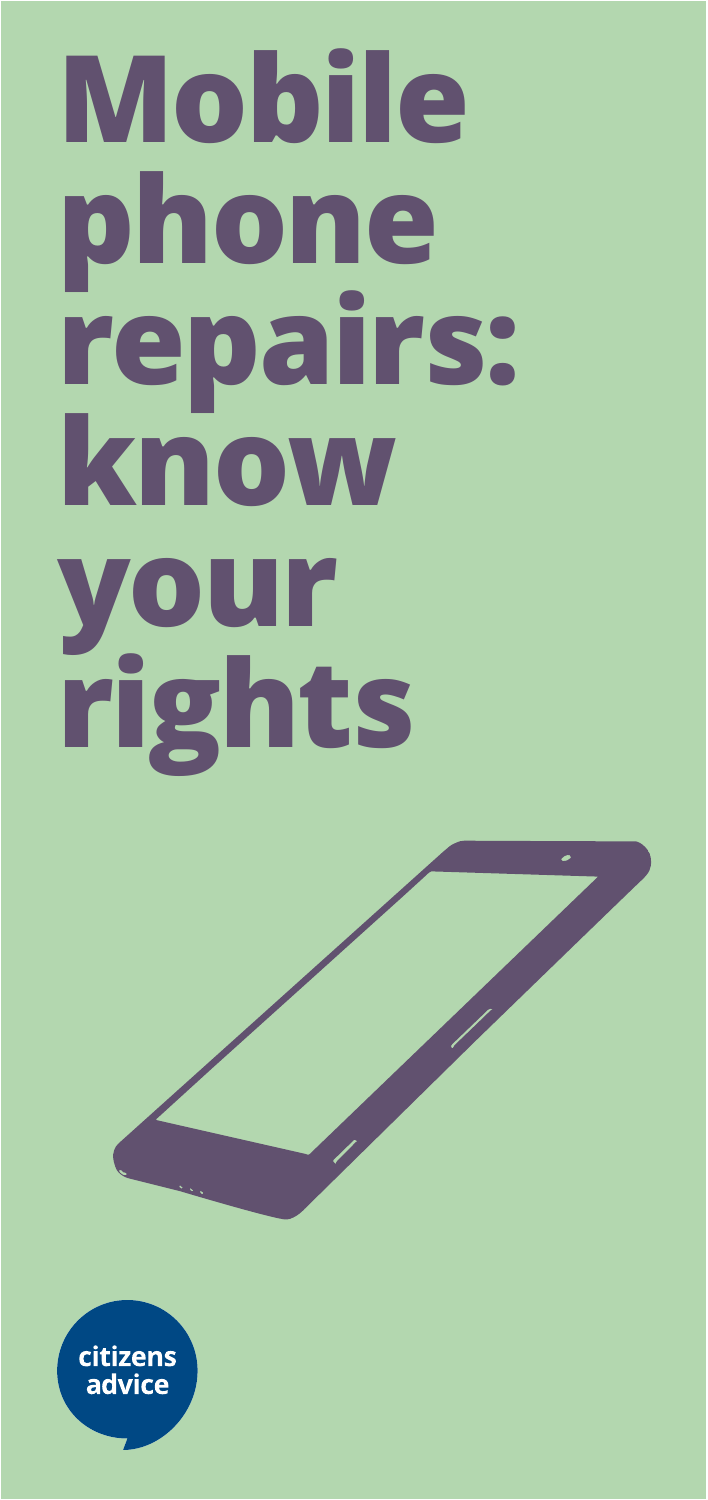## **What to do if you have a problem with your mobile phone**

**I bought my mobile phone under contract and it's got a fault that I didn't cause. Who should I go to?**

Your legal rights are with your mobile phone service provider. All products, including mobile phones, must be of satisfactory quality, fit for purpose and as described.



**1**

**I bought my phone outright and it's broken through no fault of my own?**

You have the same legal rights but the responsibility lies with the retailer where you bought the phone not the mobile phone service provider.

**This is a summary. For more detail on your rights, visit [chilterncab.org.uk/campaigns/news/](http://chilterncab.org.uk/campaigns/news/)**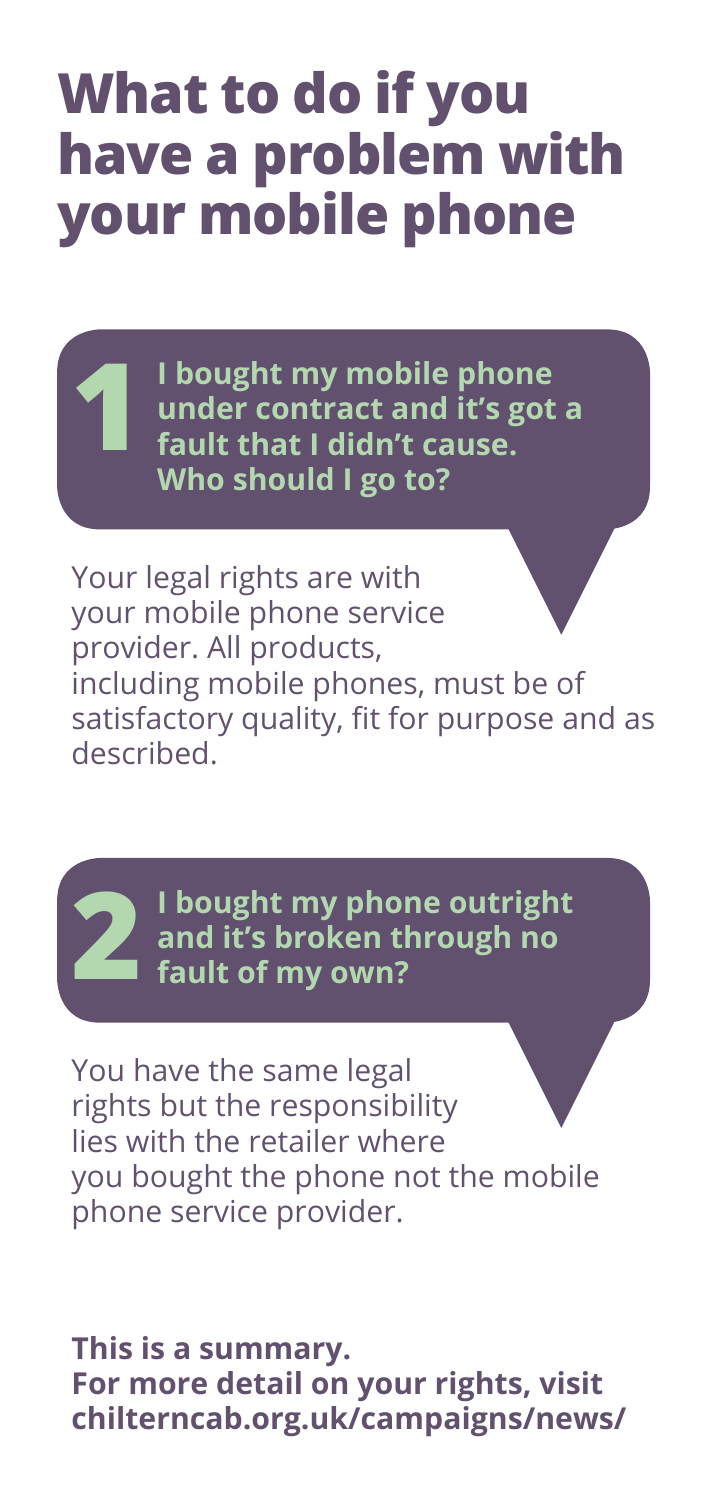#### **I've only just bought my mobile and it has a fault. What can I do? 3**

You have 30 days to return the phone to the retailer for a **full refund**. You have to prove that the fault was there when you purchased the phone.

Alternatively, or after 30 days, the retailer can repair or replace it. If the repair fails or the replacement is faulty, you have the right to a full refund within the first 6 months.

> **I bought my mobile a while ago. How long do I have to make a claim?**

**4**

In the first 6 months, if you choose a **replacement or repair**, then, if the retailer believes you have caused the damage, it is up to them to show that you caused it.

After 6 months it is up to you to prove you did not cause the fault.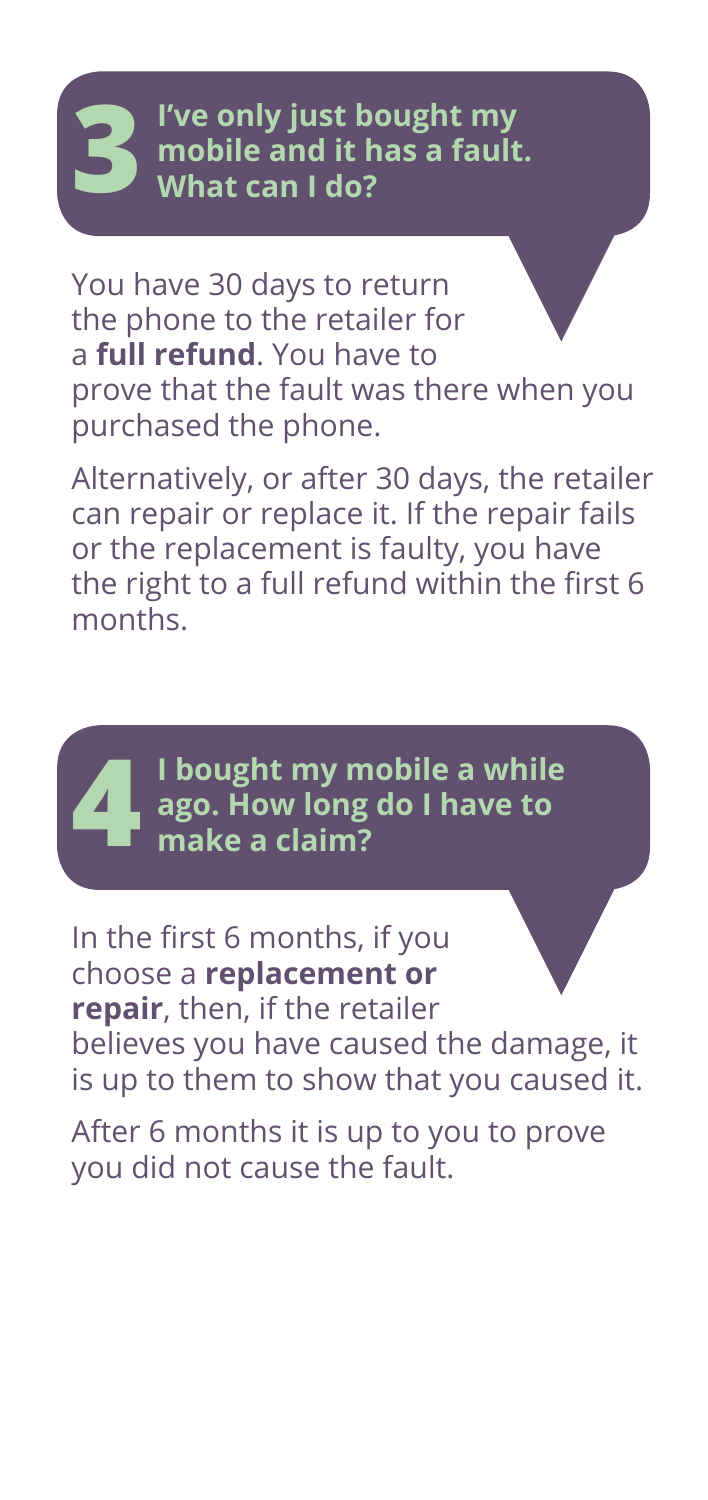Check to see if there is a free guarantee with the purchase of the phone.

**5**

See if you are covered through your home contents insurance, your bank insurance or any other relevant insurance.

You may have purchased separate mobile phone insurance.

You may be able to take matters further through an Alternative Dispute Resolution (ADR) scheme.



phone with a credit or debit card you may have additional rights.

If you paid by PayPal, check their Buyer Protection scheme.

If you bought the phone online, over the phone or by mail order, you have 14 days from the date of receipt to return or cancel.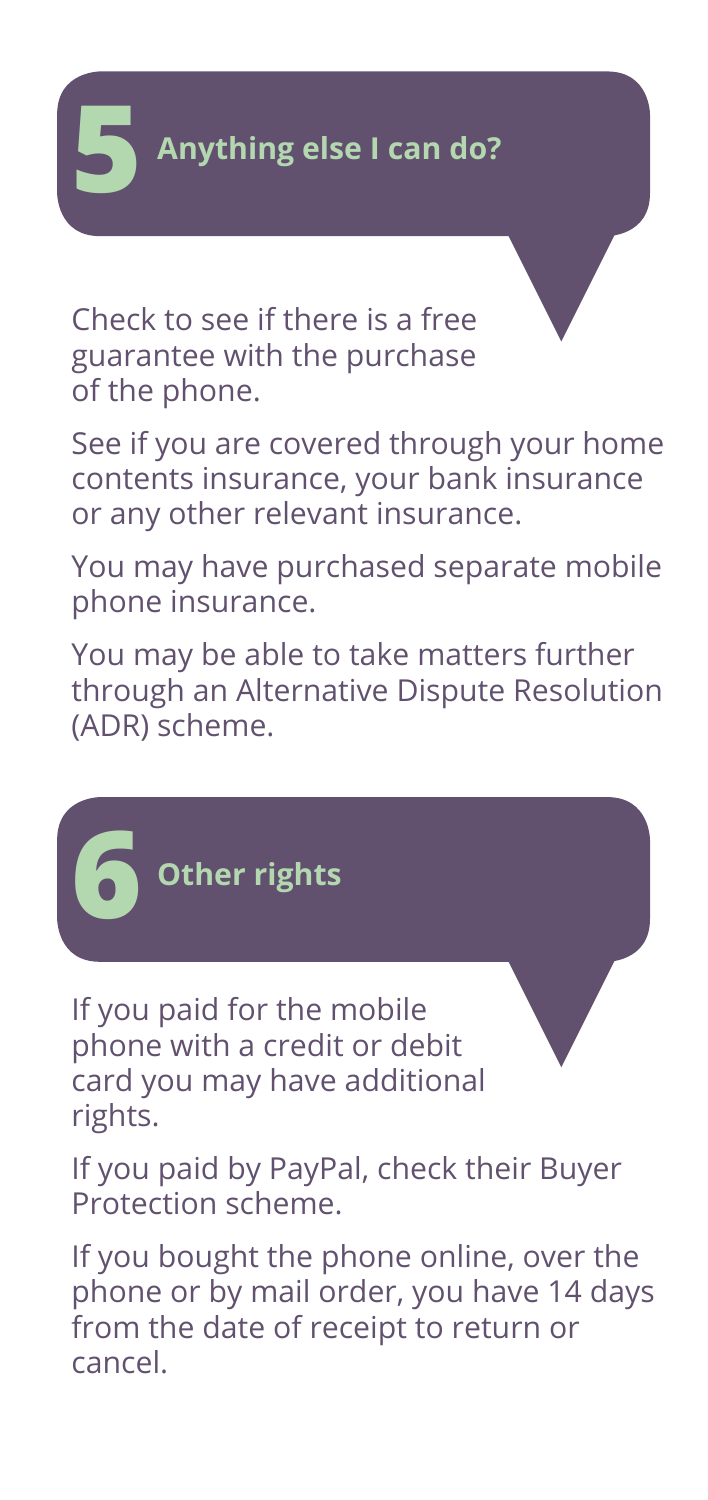# **Top tips**

#### **Before you buy**

- **O** Make sure the mobile is suitable for your needs
- O Check it matches the description given
- **O** Find out what your rights are to return or cancel your contract
- **O** Think carefully about whether a separate mobile phone insurance is worth the extra money

#### **After you buy**

- **O** Check the mobile works, isn't damaged and is as described
- **O** Find out who to contact if there is a problem with your mobile

#### **Know your rights**

- **O** Handset must be of satisfactory quality, fit for purpose and as described
- O If you bought your phone in a shop, you don't have a legal right to return or cancel unless the product is faulty
- O If you bought the phone online, over the phone or by mail order, you have 14 days from the date of receipt to return or cancel